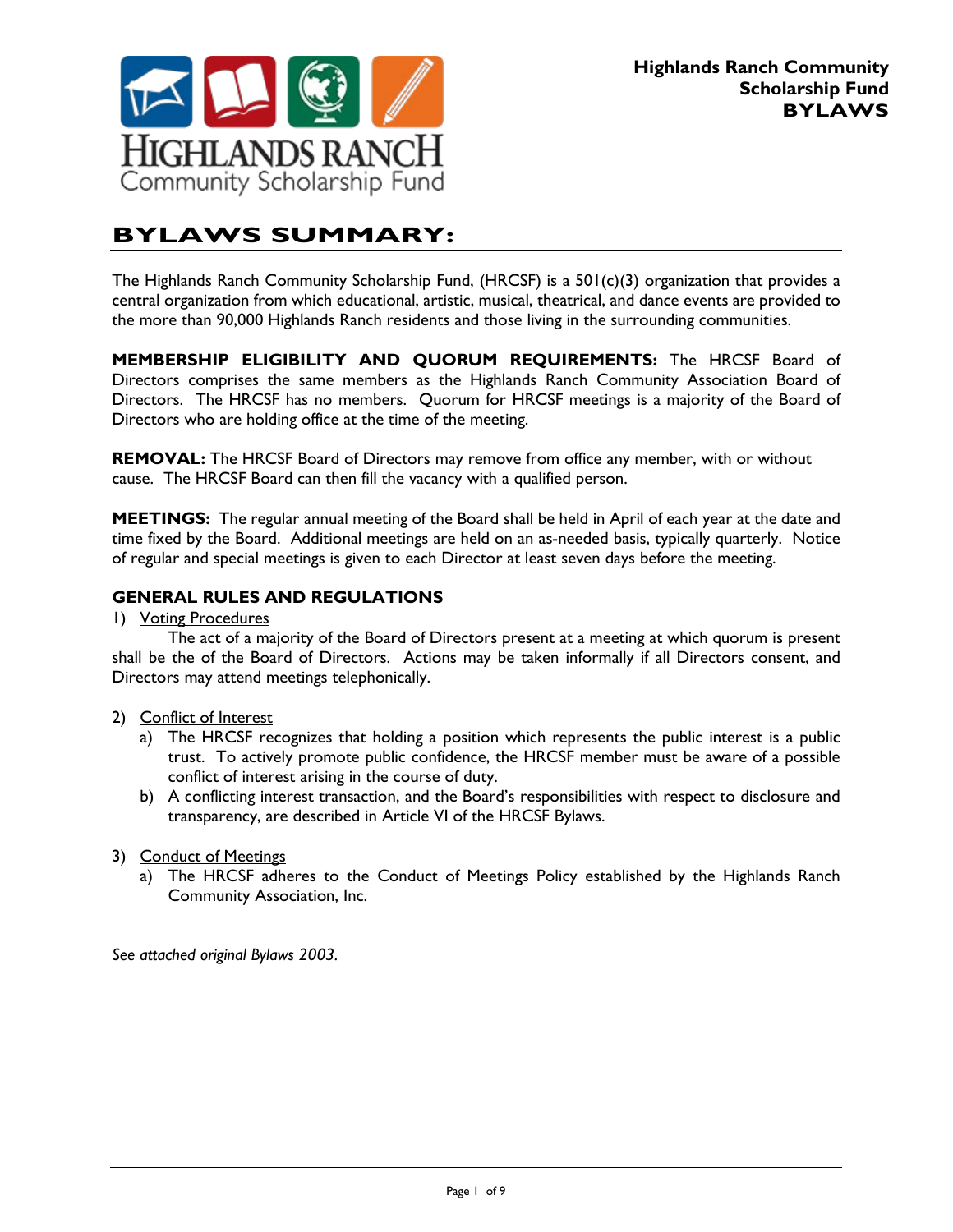

## **BYLAWS OF HIGHLANDS RANCH COMMUNITY SCHOLARSHIP FUND**

## **ARTICLE I - OFFICE AND REGISTERED AGENT**

**Section 1. Offices.** The principal office of the Corporation shall be located at 9568 S. University Boulevard, Highlands Ranch, Colorado 80126. Such principal office may, but need not be, the same as the registered office of the Corporation. Until further resolution of the board of directors, and subject to compliance with applicable provisions of the Colorado Revised Nonprofit Corporation Act, the Corporation shall have and continuously maintain in the State of Colorado a registered office and a registered agent whose office is identical with such registered office. Such registered office and agent shall be designated by the board of directors from time to time. The Corporation may also have such other offices, either within or outside the State of Colorado, as the board of directors may from time to time designate.

**Section 2. Change of Registered Office and Registered Agent.** By further resolution of the board of directors, the Corporation may change its principal office or registered office/agent by filing a notice of the change with the Colorado Secretary of State in compliance with the Colorado Revised Nonprofit Corporation Act.

## **ARTICLE II - MEMBERS**

The Corporation shall not issue any capital stock, shall have no classes of membership, and shall recognize no membership rights in any person.

## **ARTICLE III - BOARD Of DIRECTORS**

**Section 1. Powers.** The management and control of the Corporation shall be vested in the board of directors. The board of directors is empowered to:

A. Determine the overall purposes, goals and direction of the Corporation;

B. Establish fiscal policy and budgets for, and authorize the expenditure of funds of, the Corporation;

C. Hire, supervise, and terminate managers, bookkeepers, and all other employees, agents or independent contractors required to carry out the purposes of the Corporation, and to prescribe such powers, duties, and compensation for them as may be consistent with the Articles of Incorporation, these Bylaws and the Colorado Revised Nonprofit Corporation Act;

D. Authorize by general or specific resolution the entry into any and all contracts and instruments required to carry out the purposes of the Corporation.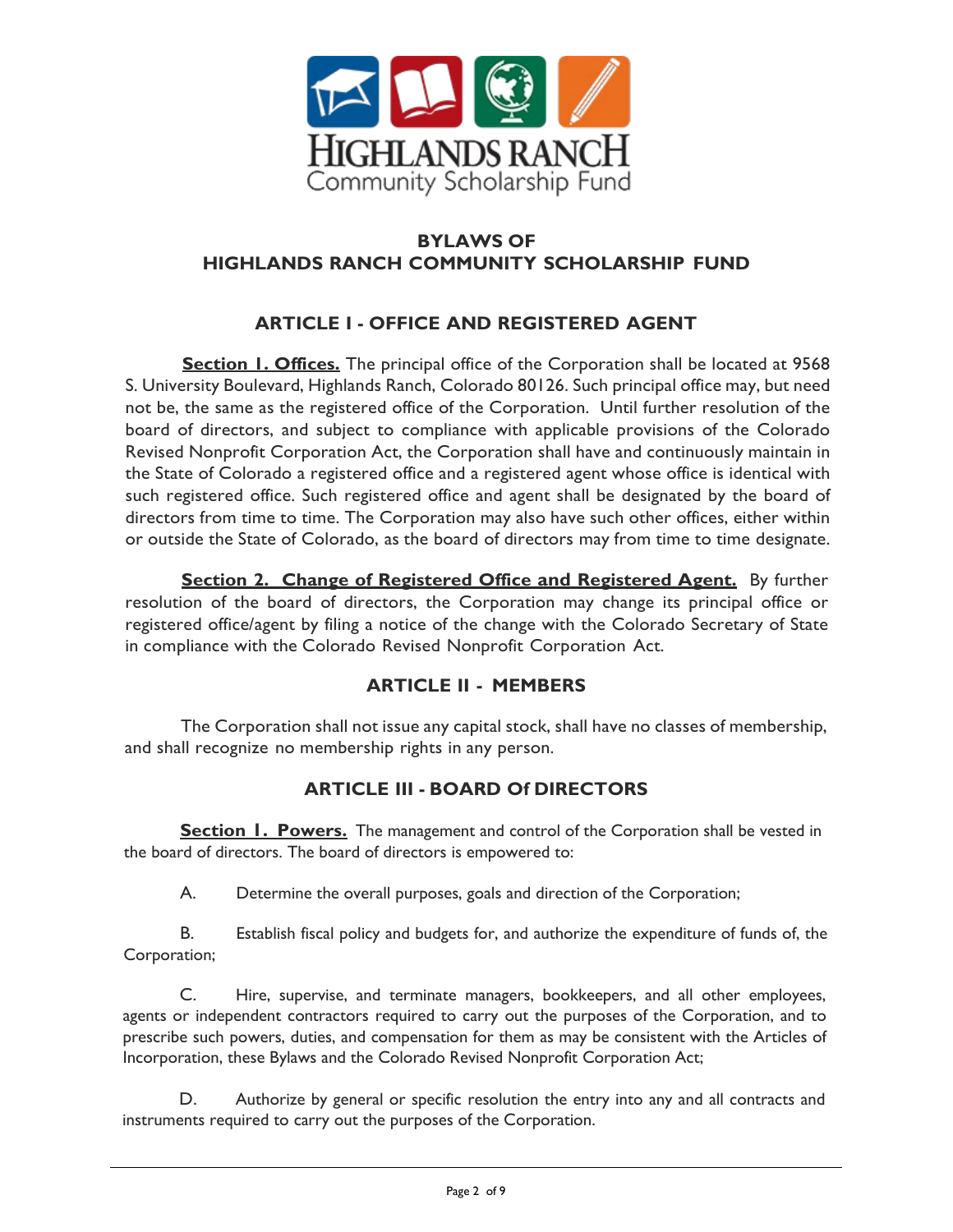In addition, the board of directors shall have all powers which are permitted under theColorado Revised Nonprofit Corporation Act.

**Section 2. Qualifications of Directors.** Five directors must be current directors of the Highlands Ranch Community Association, Inc. If a director conveys or transfers title to his or her Privately Owned Site, such director's term shall terminate automatically, and a new director shall be elected by the board as promptly as possible.

**Section 3. Number and Tenure.** The board of directors shall consist of five persons, each of whom shall serve until his or her successor has been elected and qualifies. These five directors shall be the persons elected to serve as the board of directors of the Highlands Ranch Community Association, Inc., and may be elected for any number of successive terms. In addition, these five members of the board of directors may appoint up to four additional directors who need not be directors of the Highlands Ranch Community Association, Inc. (the "non- HRCA directors"). The non-HRCA directors shall have staggered two year terms except for the initial appointments which may be for one year terms in order to establish staggered terms.

**Section 4. Resignation.** A director may resign at any time by giving notice to the President or Secretary of the board, and such resignation shall take effect upon receipt by the Corporation.

**Section 5. Vacancies.** Any vacancy occurring on the board of directors, whether by resignation, death, incapacity, removal, expiration of term, or increase in the number of directors, may be filled by an affirmative vote of a majority of the remaining directors though less than a quorum of the board. In the case of vacancies caused by resignation, death, incapacity, or removal, the person so chosen as a director shall hold office during the unexpired term of the director replaced.

**Section 6. Regular Meetings.** The regular annual meeting of the board of directors shall be held in April of each year, on such day and at such time as is fixed by the board of directors and specified in the notice of meeting, for the purpose of electing officers. A regular meeting of the board of directors shall be held in November of each year, on such day and such time as is fixed by the board of directors, for the purposes of approving the financial reports and budget for the year.

**Section 7. Special Meetings.** Special meetings of the board of directors may be called by or at the request of the President or any director. The person or persons authorized to call special meetings of the board may fix any reasonable time and place within or outside the State of Colorado for holding any special meeting of the board called by him or her. Any notice of a special meeting shall include the purpose for which the meeting has been called.

**Section 8. Regular and Special Meetings.** Regular and special meetings may be conducted electronically as permitted by the Colorado Revised Nonprofit Corporation Act. All meetings of the Highlands Ranch Community Scholarship Program are open to members or their designated representatives, except as limited by C.R.S. 38-33.3-308(4).

**Section 9. Notice.** Notice of all regular and special meetings shall be given at least seven days previously thereto by written notice delivered personally, by mail, by facsimile, or by electronic mail to each director at her or his business or home address. If mailed, such notice shall be deemed to be delivered when deposited so addressed in the United States mail with sufficient first class postage prepaid; proof of delivery shall be a certificate of mailing signed by the President or Secretary of the Corporation at the time of mailing. If notice is given by facsimile, such notice shall be deemed to be delivered when the facsimile is received by the facsimile machine located at a director's residence or permanent place of business; proof of delivery shall be a facsimile journal evidencing successful transmission to such residence or place of business. If notice is given by electronic mail, such notice shall be deemed to be delivered when the electronic mail is sent; proof of delivery shall be an electronic mail journal evidencing delivery to the mailbox of the recipient. A written waiver of notice signed by a director entitled to notice, whether before, at or after the time stated therein, shall be equivalent to the giving of such notice. By attending or participating in a regular or special meeting, a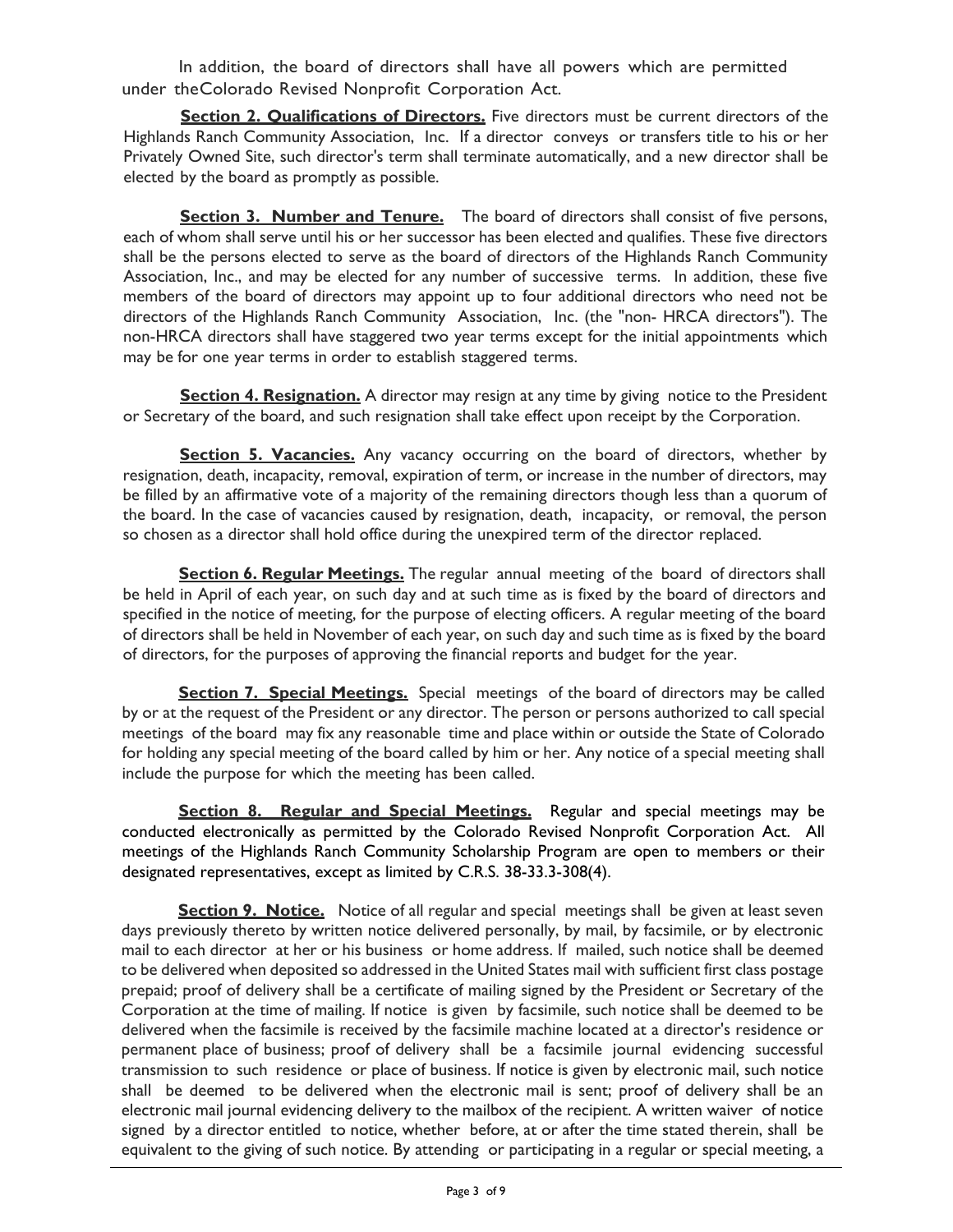director waives any required notice of such meeting unless the director, at the beginning of the meeting, objects to the holding of the meeting or the transacting of business at the meeting because the meeting is not lawfully called or convened.

**Section 9. Quorum.** A majority of the board of directors then holding office shall constitute a quorum for the transaction of business at any meeting of the board. If less than a quorum is present at such meeting, a majority of the directors present may adjourn the meeting for a period not to exceed thirty days without further notice.

**Section 10. Manner of Acting.** The act of a majority of the directors present at a meeting at which a quorum is present shall be the act of the board of directors, unless the act of a greater number is required by law.

**Section 11. Informal Action by Directors.** Any action required by law to be taken at a meeting of the directors, or any action which may be taken at a meeting of directors, may be taken without a meeting if a consent in writing, setting forth the action so taken, shall be signed by all of the directors. Such consent may be signed in counterparts.

**Section 12. Telephone Meetings.** One or more members of the board of directors may participate in a meeting of the board by means of conference telephone or similar communications equipment by which all persons participating in the meeting can hear each other at the same time. Such participation shall constitute presence in person at the meeting.

**Section 13. Removal of Directors.** Any member of the board may be removed, with or without cause by the delegates of the Highlands Ranch Community Association, Inc. following the procedures for removal of directors of the Highlands Ranch Community Association, Inc. The non-HRCA directors may also be removed with or without cause by the directors who are also directors of the Highlands Ranch Community Association, Inc.

**Section 14. Compensation.** Directors shall serve without compensation, but may be reimbursed for legitimate expenditures made in attending to the Corporation's business.

#### **ARTICLE IV - OFFICERS**

**Section 1. Titles.** The officers of the Corporation shall consist of a President, one or more Vice Presidents, a Secretary, and a Treasurer. Officers other than the President and Vice President need not be directors of the Corporation. They shall be elected for a term of one yearby the board of directors at the annual meeting of the board, and shall hold office until their successors have been elected and qualify. Any two offices may be held by one person at the same time, except that no person shall simultaneously hold the offices of President and Secretary. Any officer may be reelected for successive terms.

**Section 2. Resignation.** An officer may resign at any time by giving notice to the President, and such resignation shall take effect upon receipt by the Corporation. The President may resign at any time by giving notice to the other members of the board of directors.

**Section 3. Removal.** Any officer or agent of the Corporation may be removed by the board of directors whenever in its judgment the best interests of the Corporation will be served thereby, but such removal shall be without prejudice to the contract rights, if any, of such officer or agent. Election or appointment of an officer or agent shall not of itself create contract rights.

**Section 4. Vacancies.** Vacancies in office arising from death, incapacitation, resignation, or removal of any officer may be filled by the board of directors at any regular or special meeting of the board, though less than a quorum of the board remains.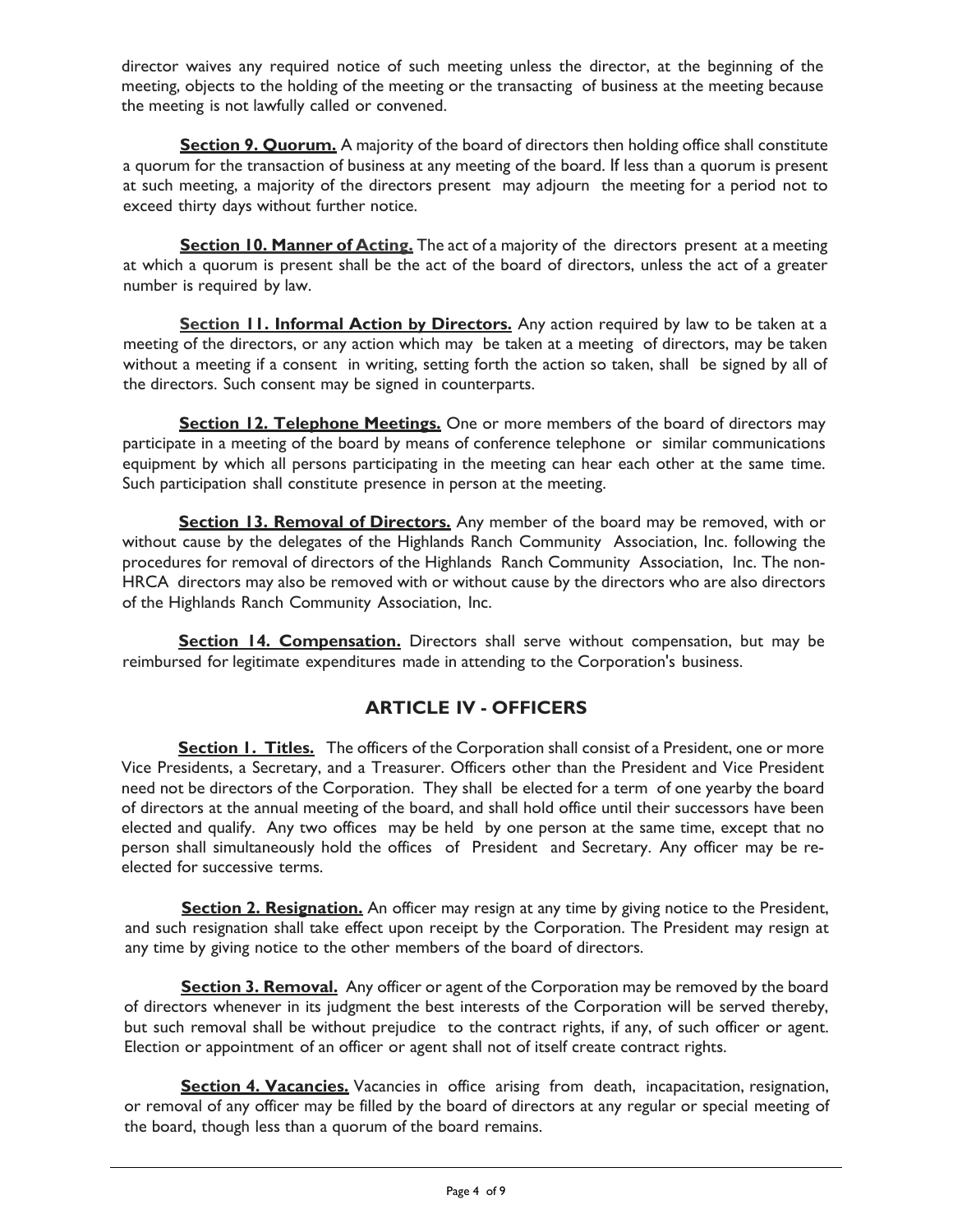**Section 5. President.** The President shall be the chief executive officer of the Corporation, and shall preside over meetings of the board of directors. He or she may sign, with the Secretary or any other proper officer, contracts or other instruments which the board has authorized to be executed by general or specific resolution. He or she shall hire and fire all employees and independent contractors of the Corporation. He or she shall perform such other duties as may be prescribed by the board from time to time.

**Section 6. Vice President.** In the event of the death, incapacity, unavailability, inability or refusal to act of the President, the Vice President shall perform the duties of the President, and when so acting, shall have all of the powers of and be subject to all the restrictions upon, the President. The Vice President shall perform such other duties as from time to time may be assigned to him or her by the President or the board.

**Section 7. Secretary.** The Secretary shall keep records of the activities of the board of directors and officers of the Corporation; shall sign such instruments as are required by law to be attested by the Secretary; and shall make such reports and perform such other duties as may be required from time to time by the President or the board.

**Section 8. Treasurer.** The Treasurer shall oversee the fiscal management of the Corporation; shall ensure that adequate financial reports and budgets are prepared for presentation at meetings of the board; and shall make such reports and perform such other duties as may be required from time to time by the President or the board.

**Section 9. Officer Pro Tempore.** In the absence of an officer at a meeting of the board of directors, the members of the board may appoint a temporary officer to fulfill the functions of that officer during the meeting.

#### **ARTICLE V - COMMITTEES**

**Section 1. Creation and Appointment of Committees.** The board of directors may create one or more committees of the board and appoint one or more directors to serve on each such committee. Other members of each such committee need not be board members. The creation of a committee of the board and appointment of directors to it shall be approved by the greater of a majority of all the directors in office when the vote is taken or the number of directors required by the Bylaws to take action under Article III, Section 10 above.

**Section 2. Governance of Committees.** The provisions of Article III which govern meetings, action without meetings, notice, waiver of notice, quorum, and voting requirements of the board of directors, apply to committees of the board and their members as well. Members of such committees shall serve for any term designated by the board and are subject to removal with or without cause by the board of directors.

**Section 3. Limitation of Authority.** Each committee of the board shall have the authority of the board of directors, except that a committee of the board shall not: (a) authorize distributions; (b) elect, appoint, or remove any director; (c) amend the articles of incorporation of the Corporation; (d) adopt, amend, or repeal the Bylaws of the Corporation; (e) approve a plan of merger; or (f) approve a sale, lease, exchange, or other disposition of all, or substantially all, of the Corporation's property, with or without goodwill, other than in the usual and regular course of business.

**Section 4. Advisory Committee.** The board of directors may establish an Advisory Committee of influential persons who are capable of establishing liaisons with other persons or entities having importance to the Corporation, or who can provide financial support to the Corporation, or who can provide specialized knowledge to the Corporation.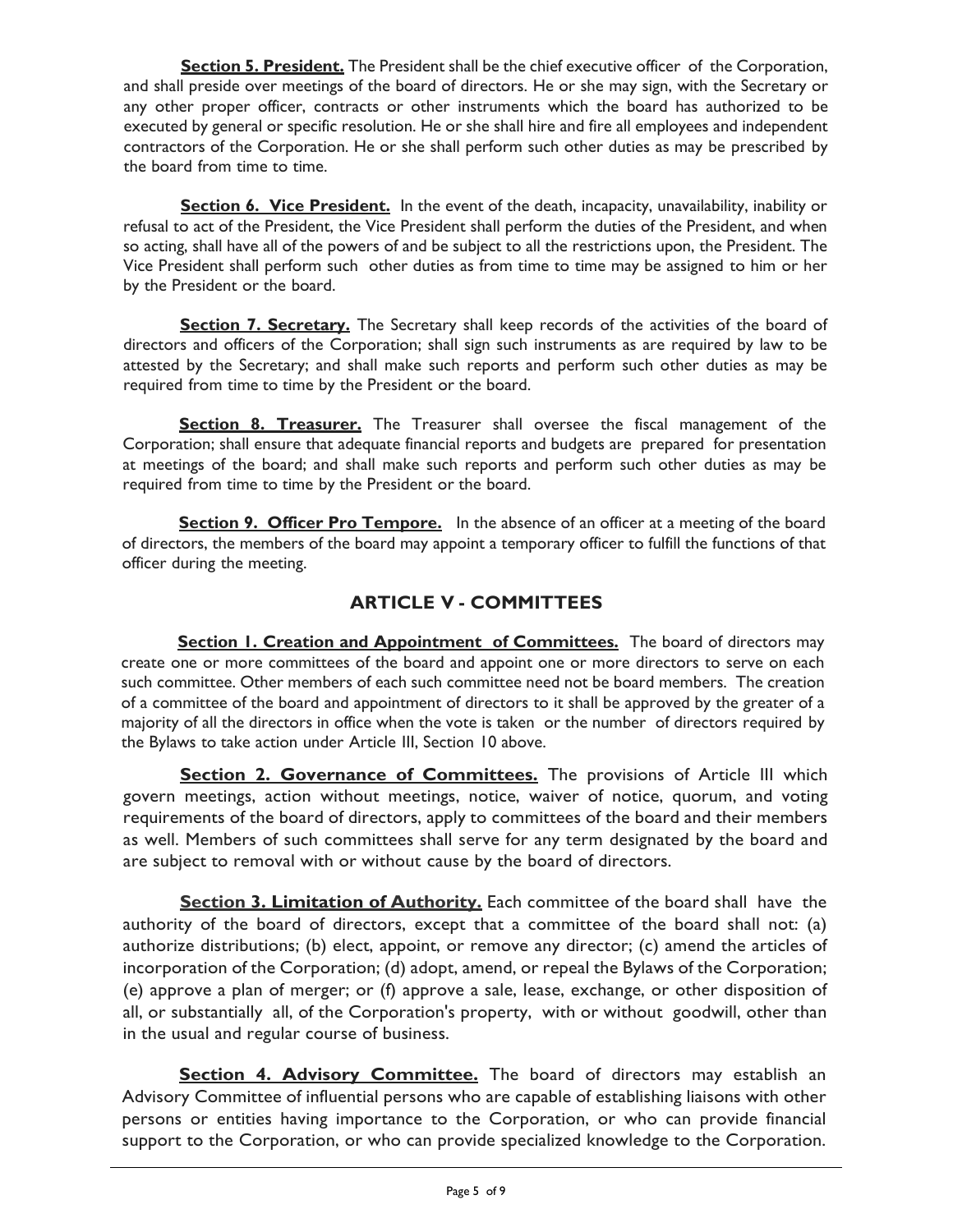Members of the Advisory Committee shall have no voting or management rights in the Corporation and shall exercise no authority of the board of directors. The members of the Advisory Committee may be elected by a majority vote of the board of directors at any regular or special meeting of the board, shall serve for terms of two years, may be re-elected for successive terms and may be removed by the board of directors with or without cause. The Advisory Committee may not exercise any power or authority reserved to the board of directors under the Colorado Revised Nonprofit Corporation Code, the Articles of Incorporation, or the Bylaws. Because of its advisory role to the board of directors, the Advisory Committee shall have no notice, meeting, quorum, or voting requirements.

#### **ARTICLE VI - CONFLICTING INTEREST TRANSACTIONS**

**Section I. Definitions.** "Conflicting interest transaction" means a contract, transaction, or other financial relationship between the Corporation and a director of the Corporation, or between the Corporation and a party related to a director, or between the Corporation and an entity in which a director of the Corporation is a director or officer or has a financial interest. A "party related to a director" shall mean a spouse, a descendent, an ancestor, a sibling, the spouse or descendent of a sibling, an estate or trust in which the director or a party related to a director has a beneficial interest, or an entity in which a party related to a director is a director, officer, or has a financial interest.

**Section 2. Disclosure.** Any director having a potential conflicting interest in matters being considered by the board of directors shall disclose such potential conflicting interest whenever the matter is the subject of deliberations, The President shall make a decision on whether such potential conflicting interest requires the director to excuse himself or herself from such deliberations.

**Section 3. Loans.** No loans shall be made by the Corporation to its directors or officers. Any director or officer who assents to or participates in the making of any such loan shall be liable to the Corporation for the amount of such loan until the repayment thereof.

**Section 4. Other Conflicting Interest Transactions.** No conflicting interest transaction other than a loan shall be void or voidable, or be enjoined or set aside, or give rise to an award of damages or other sanctions, in any proceeding, solely because the conflicting interest transaction involves a director of the nonprofit corporation, or a party related to a director, or an entity in which a director of the Corporation is a director or officer or has a financial interest, or solely because the director is present at or participates in the meeting of the nonprofit corporation's board of directors or of the committee of the board of directors that authorizes, approves, or ratifies the conflicting interest transaction, or solely because the director's vote is counted for such purpose, if:

(a) The material facts as to the director's relationship or interest and as to the conflicting interest transaction are disclosed or are known to the board of directors or the committee, and the board of directors or committee in good faith authorizes, approves, or ratifies the conflicting interest transaction by the affirmative vote of a majority of the disinterested directors, even though the disinterested directors are less than a quorum; or

(b) The material facts as to the director's relationship or interest and as to the conflicting interest transaction are disclosed or are known to the members entitled to vote thereon, and the conflicting interest transaction is specifically authorized, approved, or ratified in good faith by a vote of the members entitled to vote thereon; or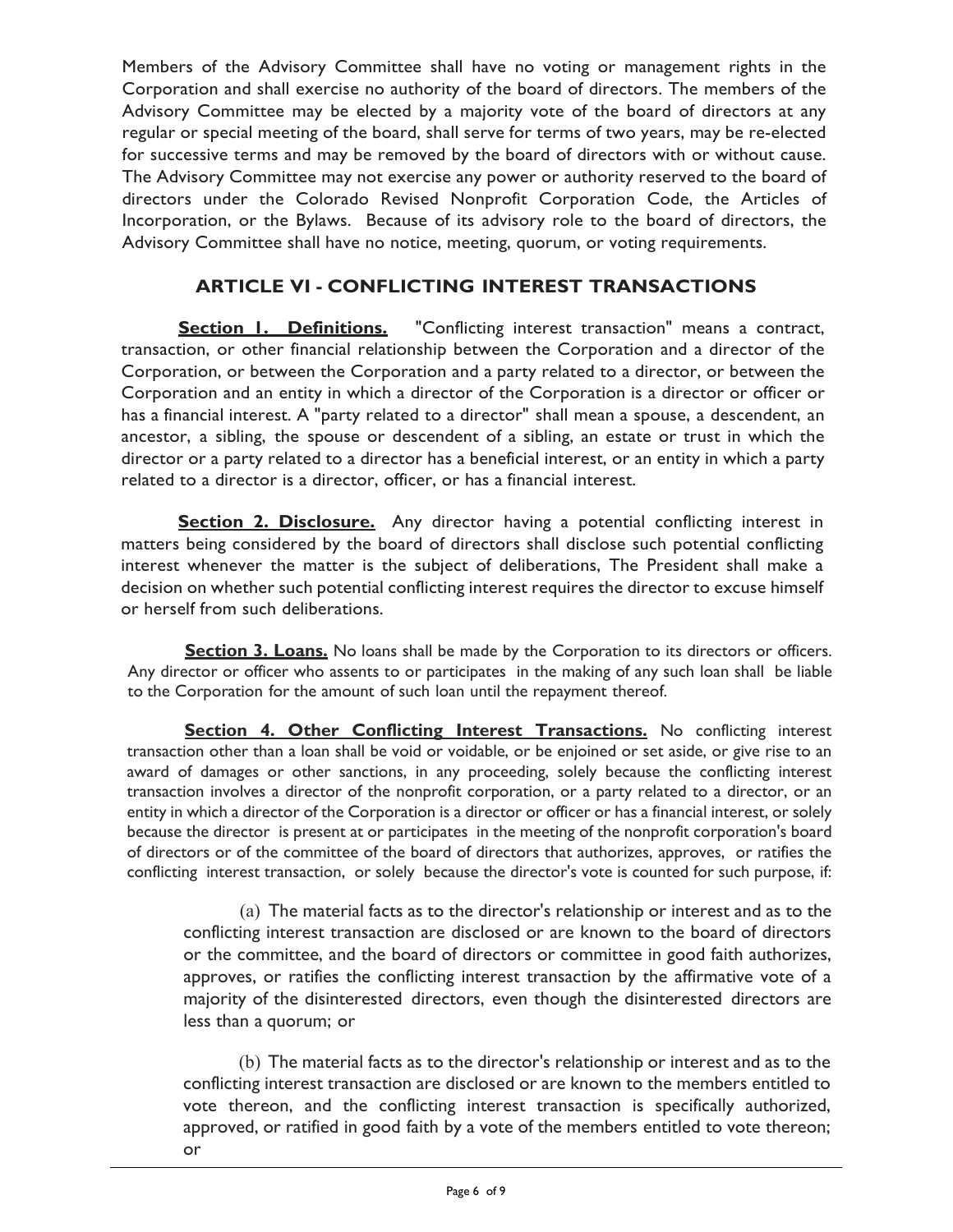(c) The conflicting interest transaction is fair as to the nonprofit corporation,

For the purposes of this Section, common or interested directors may be counted in determining the presence of a quorum at a meeting of the board of directors or of a committee which authorizes, approves, or ratifies the conflicting interest transaction.

#### **ARTICLE VII - AUTHORIZATIONS**

**Section 1. Contracts/Other Instruments.** The President, and in the event of his or her death, incapacity, unavailability, inability or refusal to act, the Vice President, shall have general authority to execute and deliver any contract or instrument evidencing legal obligations of the Corporation. The President, and in the event of his or her death, incapacity, unavailability, inability or refusal to act, the Vice President, may delegate such authority in writing to other employees or independent contractors of the Corporation for specific types of transactions when previously authorized to do so by resolution of the board of directors.

**Section 2. Banking-Transactions.** All funds of the Corporation not otherwise employed shall be deposited from time to time to the credit of the Corporation in such banks, trust companies or other depositories as the board of directors shall by resolution select. All checks, drafts or other orders for the payment of money issued in the name of the Corporation shall be executed by the President, and in the event of his or her death, incapacity, unavailability, inability or refusal to act, the Vice President. The President, and in the event of his or her death, incapacity, unavailability, inability or refusal to act, the Vice President, may delegate such authority in writing to other employees or independent contractors of the Corporation, in suchamounts as are previously authorized by resolution of the board of directors.

#### **ARTICLE VIII - AMENDMENT OF BYLAWS**

These Bylaws may be amended or repealed, or new bylaws may be made and adopted, at any regular or special meeting of the board of directors called for that purpose, by a majority vote of the board members present at the time of the meeting.

#### **ARTICLE IX - FISCAL YEAR**

The fiscal year of the Corporation shall begin on the first day of January of each year, and end on the thirty-first day of December of the same year.

#### **ARTICLE X - INDEMNIFICATION AND LIABILITY**

**Section 1. Indemnification.** The Corporation shall provide indemnification as follows to each member of the board of directors, to each member of any committee appointed by the President of the board, and to each officer, employee or agent of the Corporation, in accordance with the applicable provisions of the Colorado Revised Nonprofit Corporation Act, including but not limited to C.R.S. §7-129-101 through §7129-110 thereof or any successor provisions, and subject to the limitations set forth therein:

A. Definitions. All terms used in this Article shall have the meaning set forth in the applicable indemnification provisions of the Colorado Revised Nonprofit Corporation Act and the Colorado Corporation Code (hereinafter the "Colorado Corporate Statutes"). "Indemnified Person" means each member of the board of directors, each member of a committee appointed by the board, and each officer of the Corporation.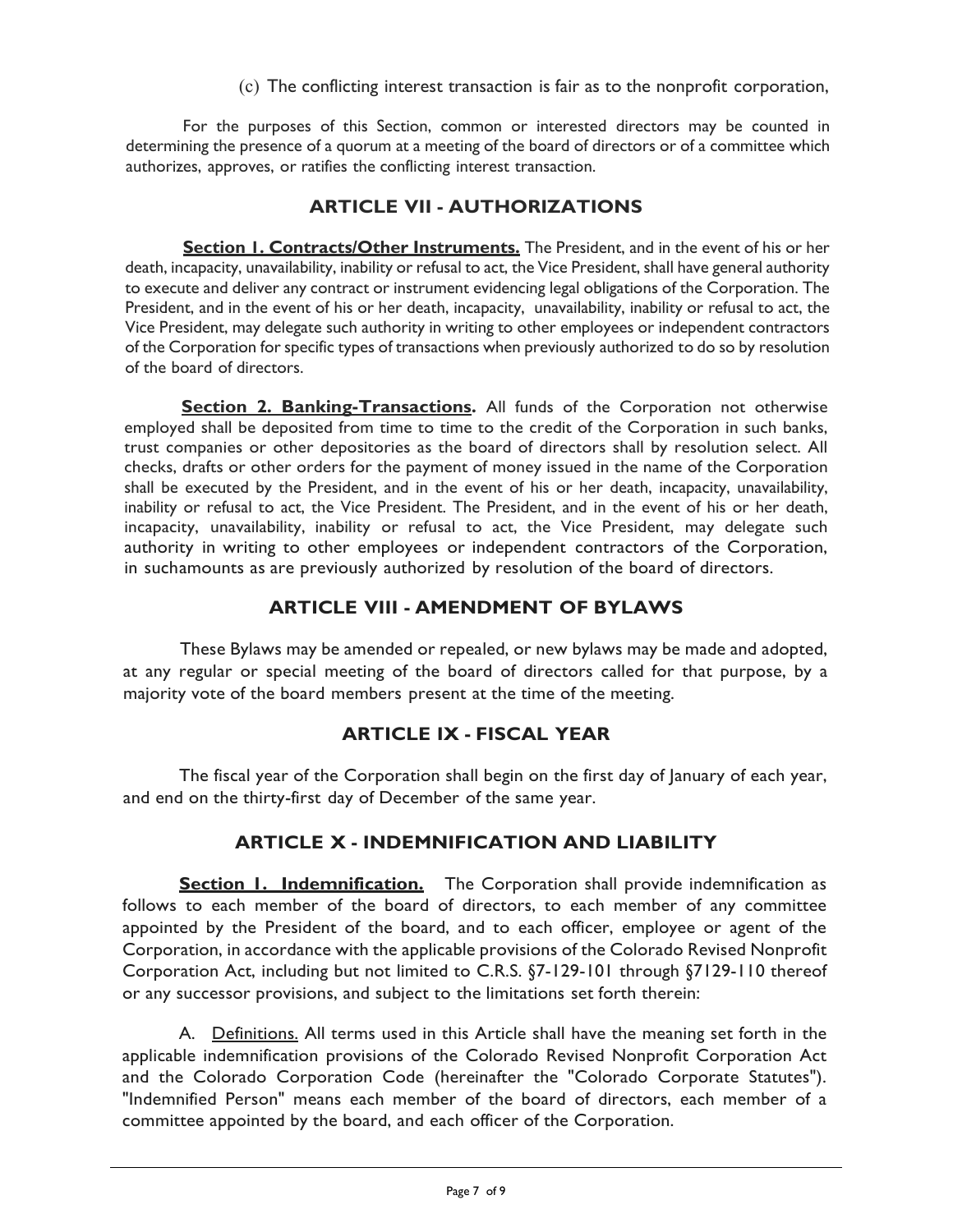#### B. Indemnified Persons.

(1) The Corporation shall indemnify each indemnified person to the full extent permitted under the applicable indemnification provisions of -the Colorado Corporate Statutes.

(2) Without limiting the applicability of subparagraph B(l), wherever indemnification is required for an indemnified person under the applicable provisions of the Colorado Corporate Statutes, those provisions shall apply.

(3) Each indemnified person who is or was a party to a proceeding may apply for indemnification to a court as provided in the applicable indemnification provisions of the Colorado Corporate Statutes.

C. Employees and Independent Contractors. The board of directors of the Corporation, upon resolution adopted by the board, may authorize the indemnification of employees or agents of the Corporation who are not indemnified persons to the extent permitted by the Colorado Corporate Statutes.

#### **Section 2. Limitation on Personal Liability.**

A. General Limitation. In accordance with C.R.S. §13-21-116(2)(b), no indemnified person shall be held liable for actions taken or omissions made in the performance of her or his duties except for wanton or willful acts or omissions.

B. Tort Limitation. In accordance with C.R.S. §7-128-402(2), no indemnified person shall be personally liable for any injury to person or property arising out of a tort committed by an employee of the Corporation unless such indemnified person was personally involved in the situation giving rise to the litigation or unless such indemnified person committed a criminal offense.

C. Fiduciary Limitation. In accordance with §7-128-402(1), no director of the Corporation shall be liable to the Corporation for monetary damages for breach of fiduciary duty as a director; provided that, this section shall not limit the liability of directors to the Corporation for monetary damages for:

(1) Any breach of a director's duty of loyalty to the Corporation;

(2) Acts or omissions not in good faith or which involve intentional misconduct or a knowing violation of law;

(3) Distributions made by the Corporation contrary to C.R.S. §7-133- 101, except that the Corporation may:

(a) Make distributions of its income or assets to its members that are domestic or foreign nonprofit corporations having tax exempt status under

§501(c)(3) of the Internal Revenue Code of 1986, as amended; and

(b) Pay compensation in a reasonable amount to its officers for services rendered; and